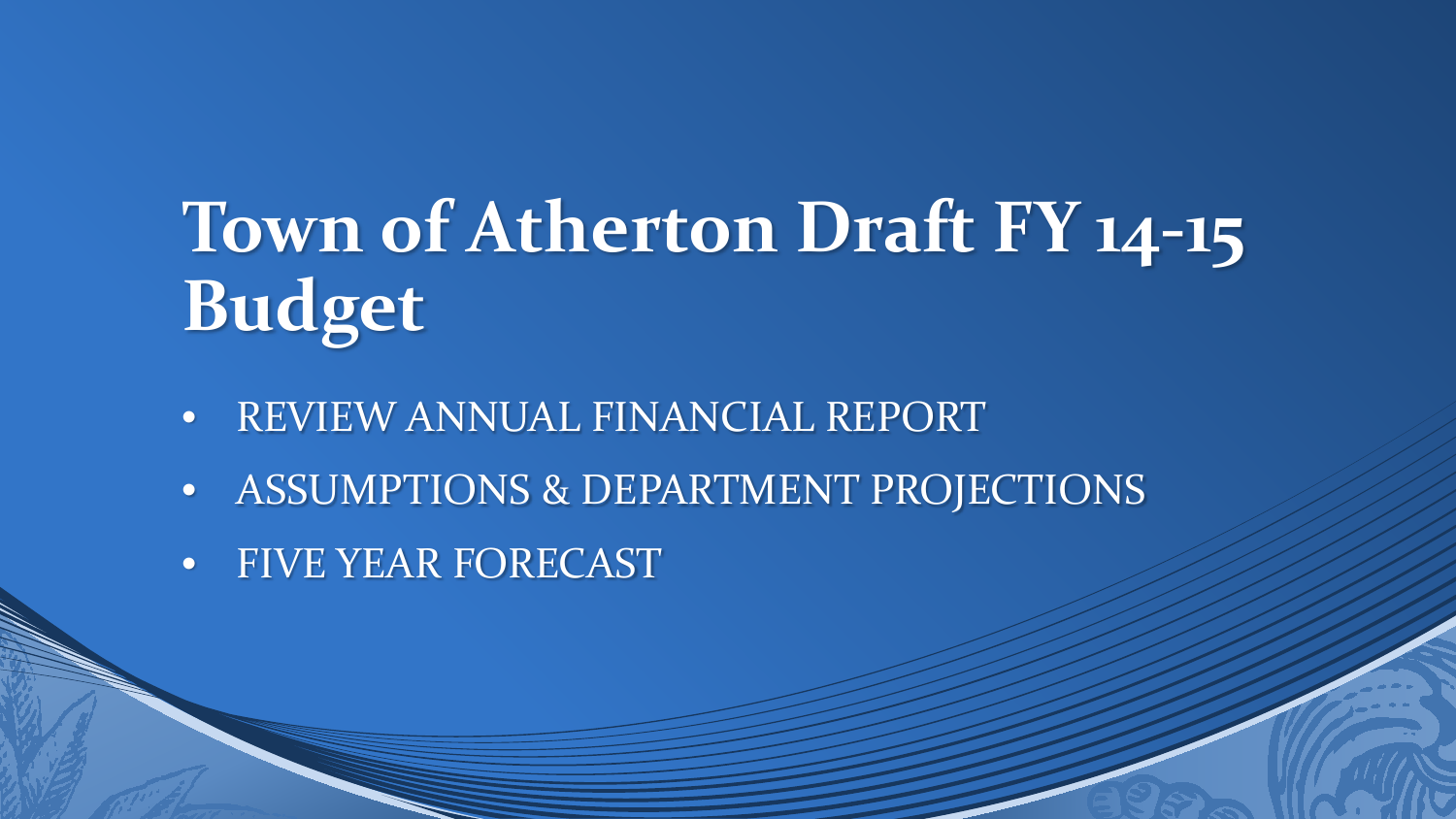

# **Town of Atherton List of Assumptions FY 14-15**

- Property Tax revenues at 4\% for FY 14-15
- Building Department revenues  $2\%$
- Franchise Fees to stay stable based on year ending projection
- All other Charges for Services at 2% and other revenues evaluated if they are received annually
- ERAF revenues are treated as one time revenue that may decrease every year
- Consideration of Parcel Tax revenue use
- Funding of OPEB Trust, and reduction of ARC general expense
- Departmental requests minimal and based on additional operational service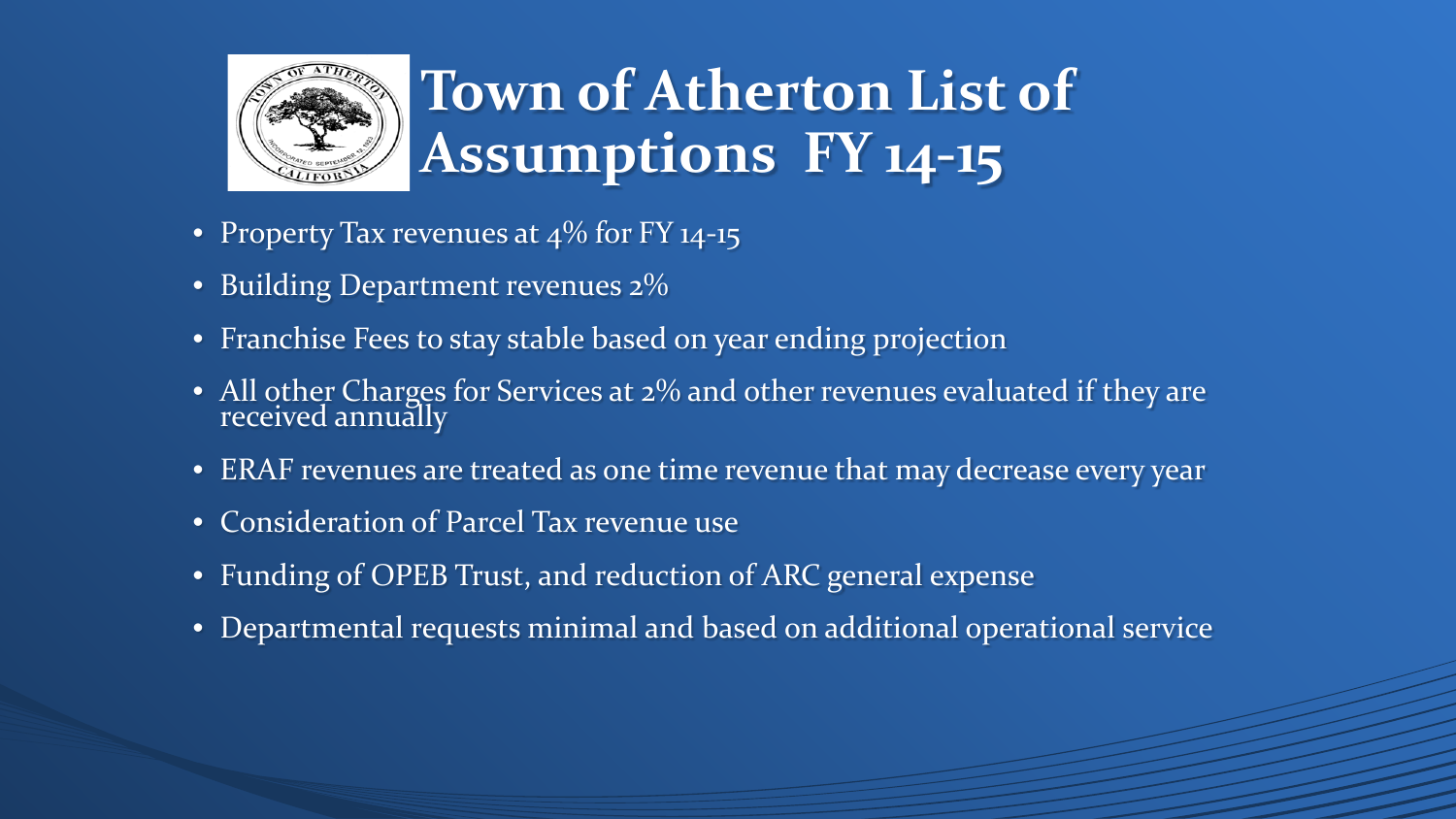

#### **General Fund Expenditure General Administration**

**without Parcel Tax**

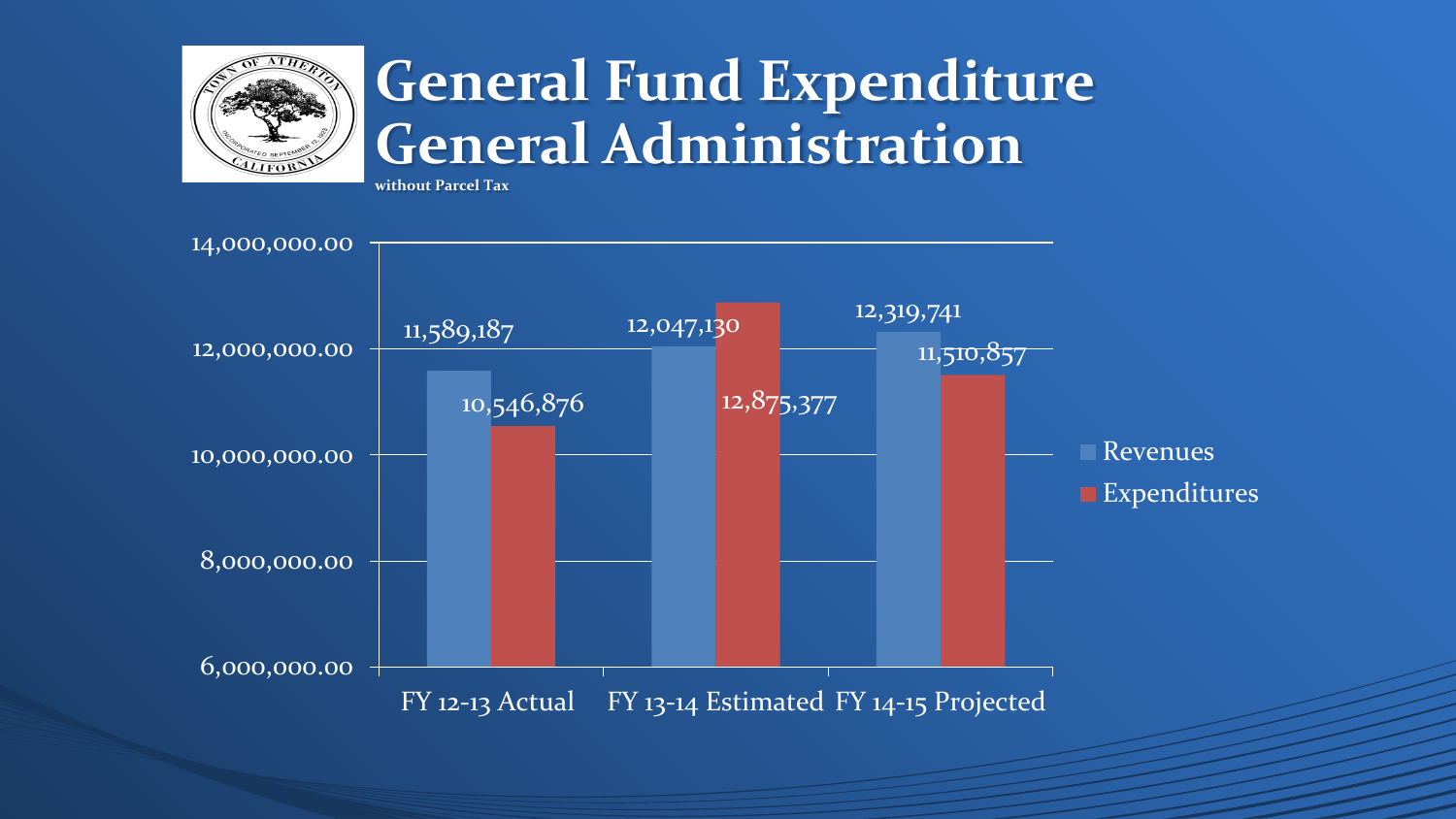

#### **General Fund Expenditure General Administration**

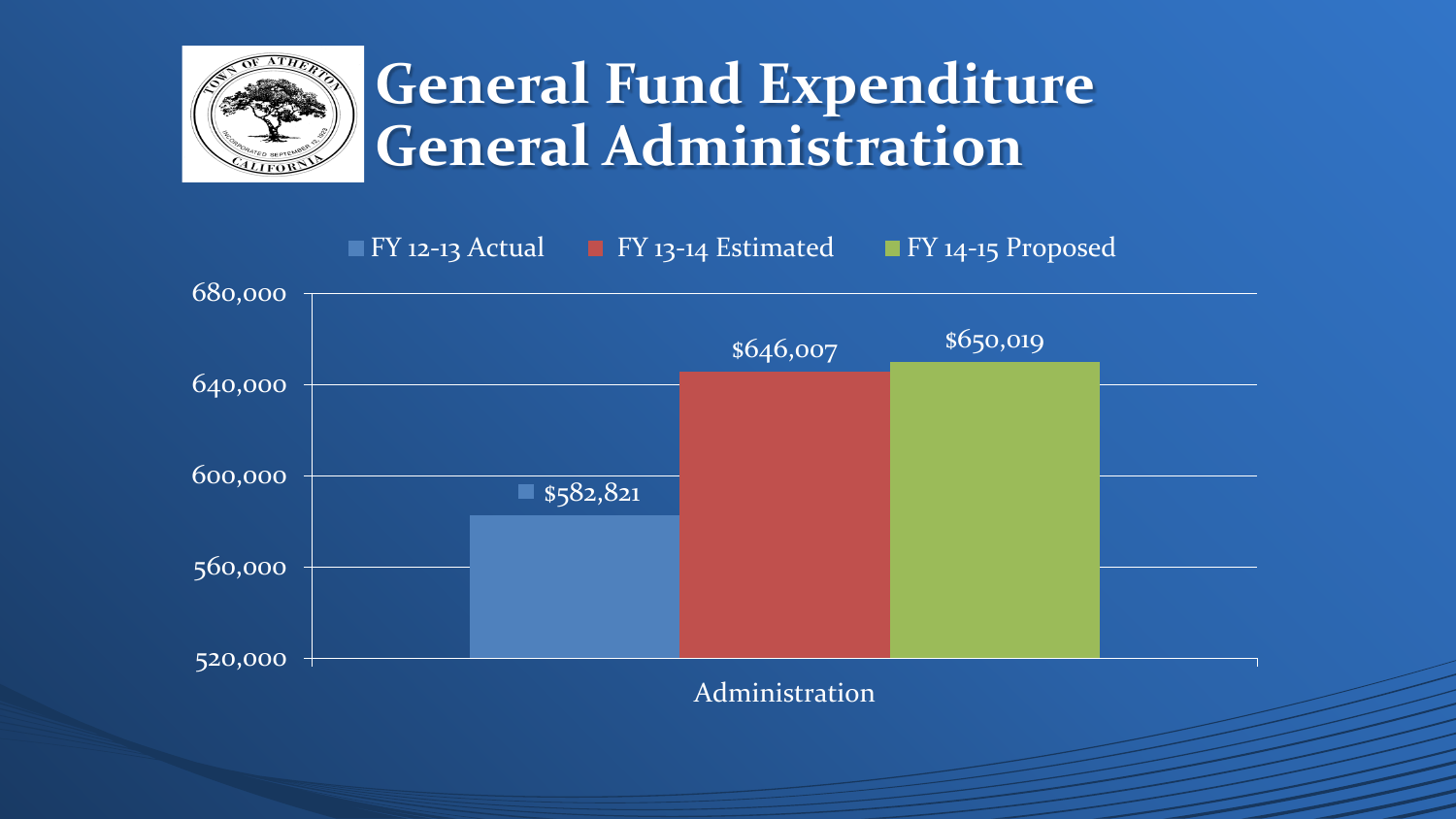

#### **General Fund Expenditure Finance**

\$586,493 \$611,260 \$645,295 520,000 560,000 600,000 640,000 680,000 Finance **FY 12-13 Actual FY 13-14 Estimated FY 14-15 Proposed**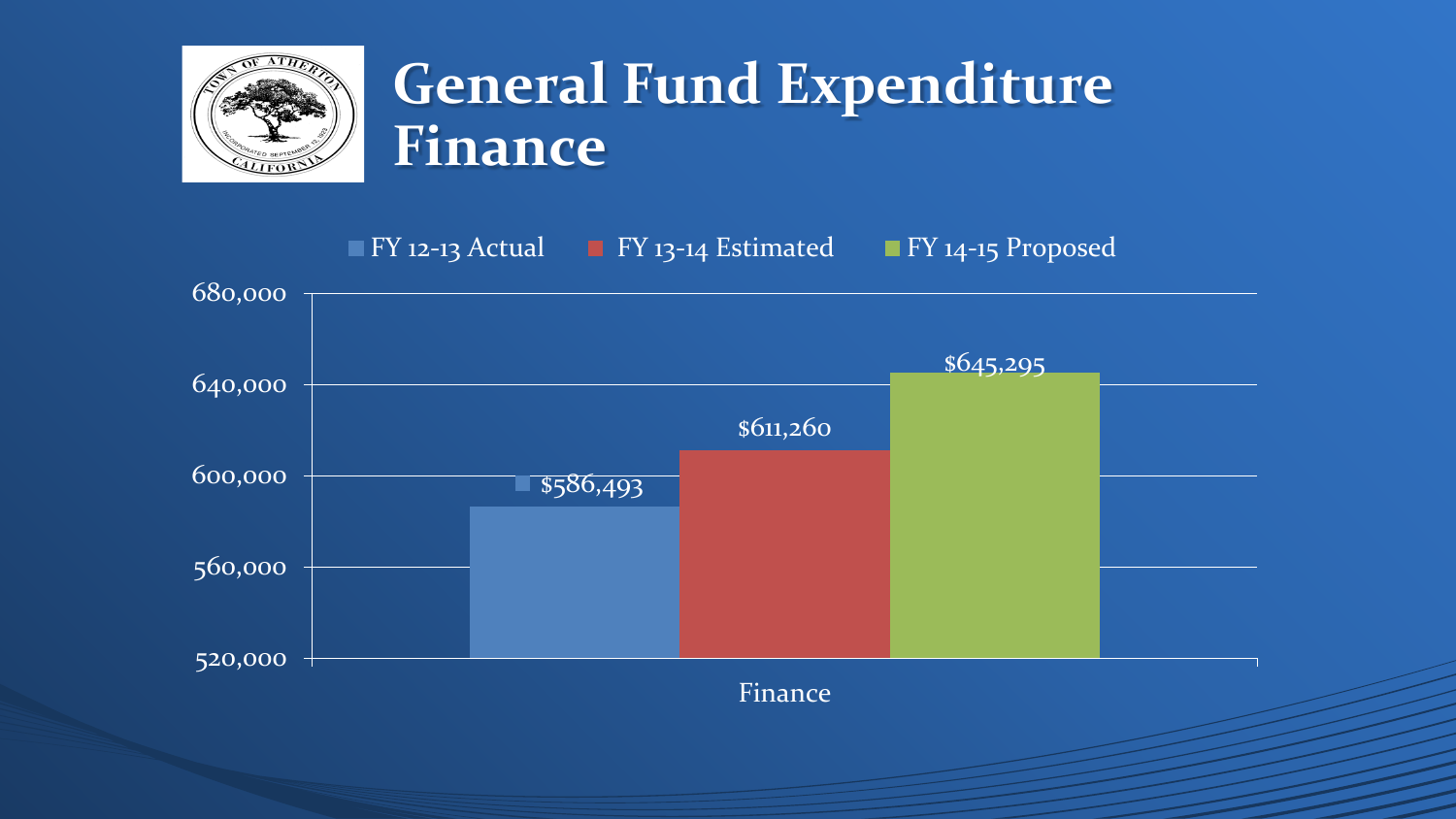

# **General Fund Expenditure Planning**

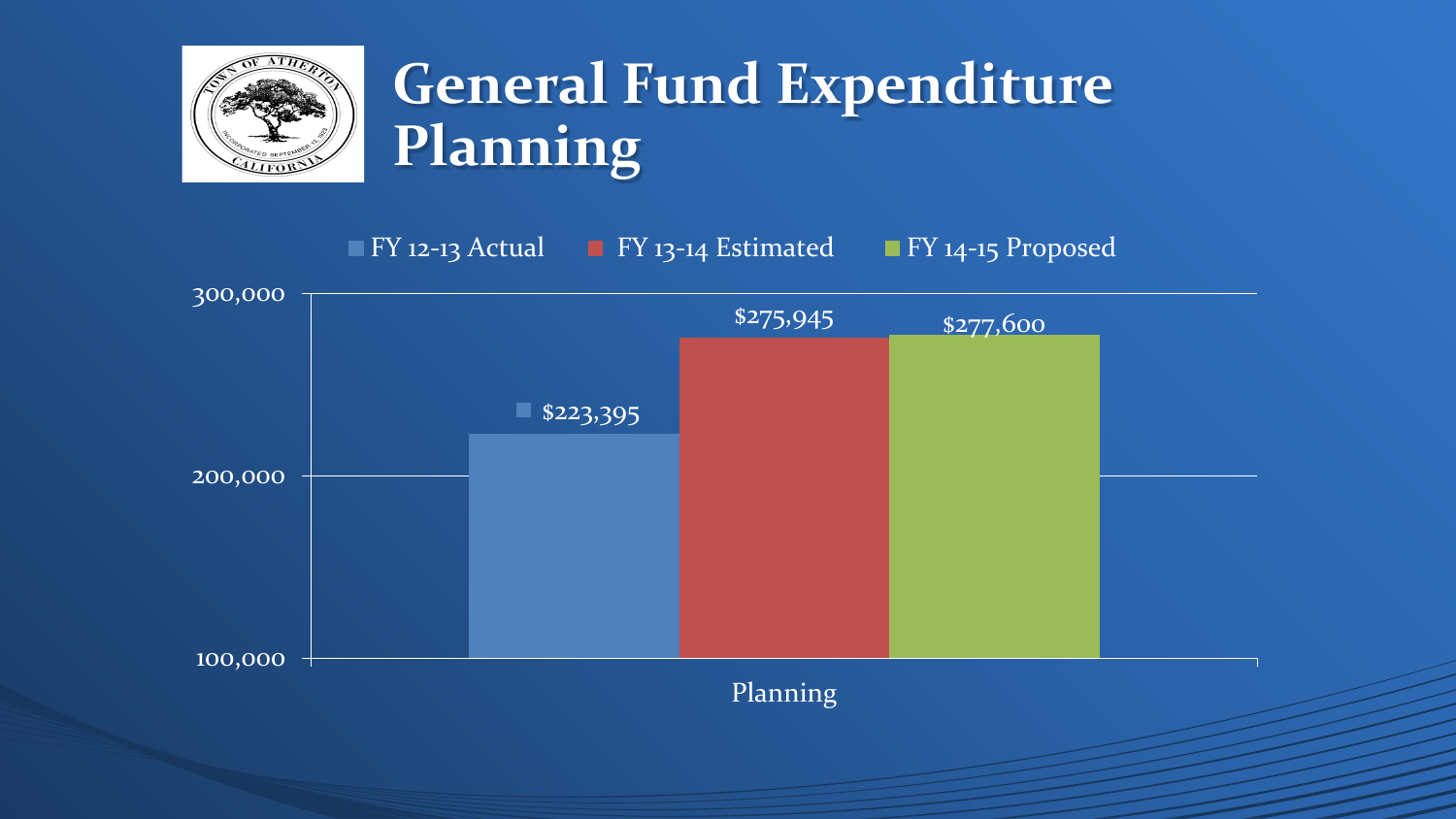

# **General Fund Expenditure Building**

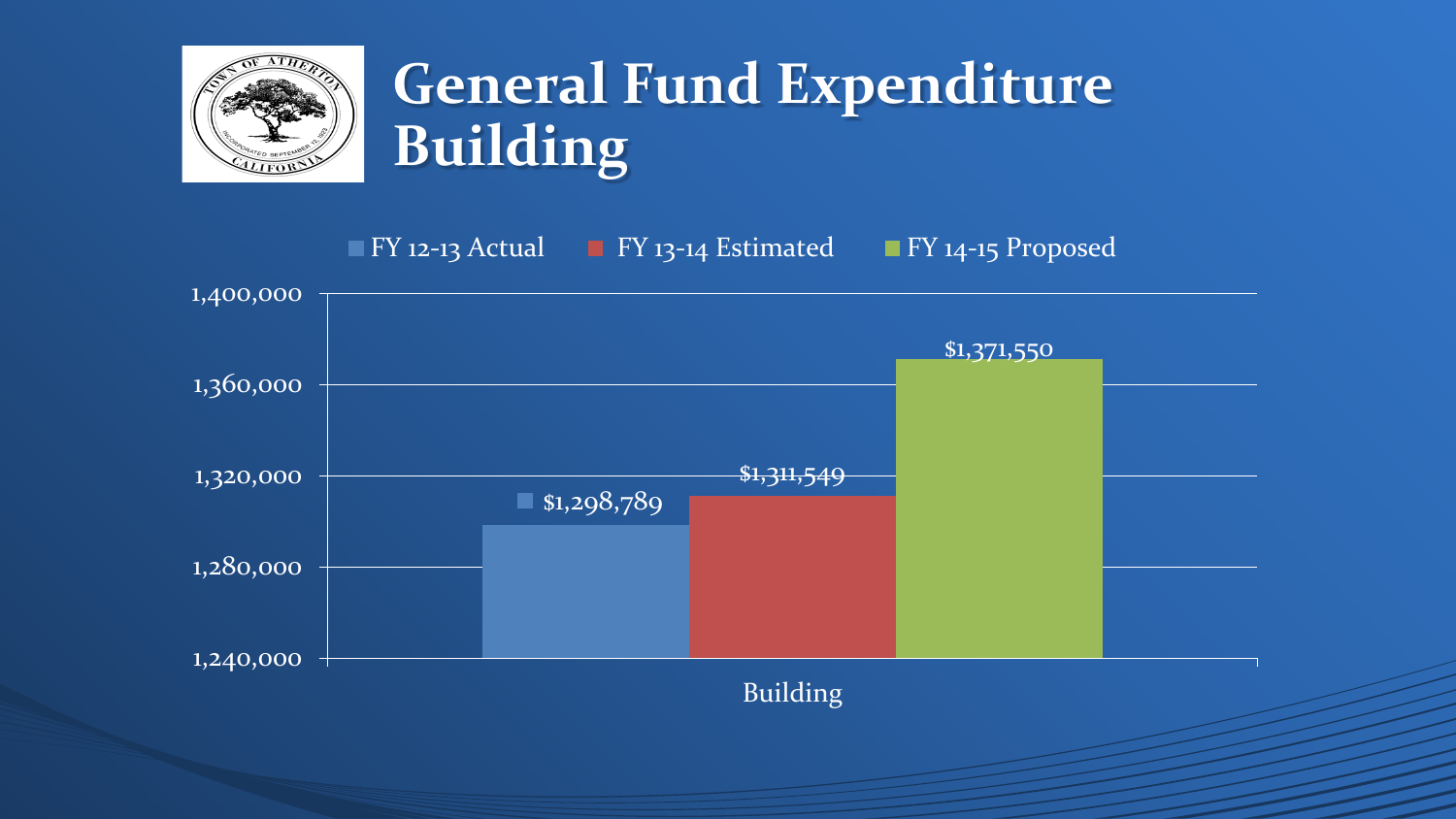

#### **General Fund Expenditure Inter-department**

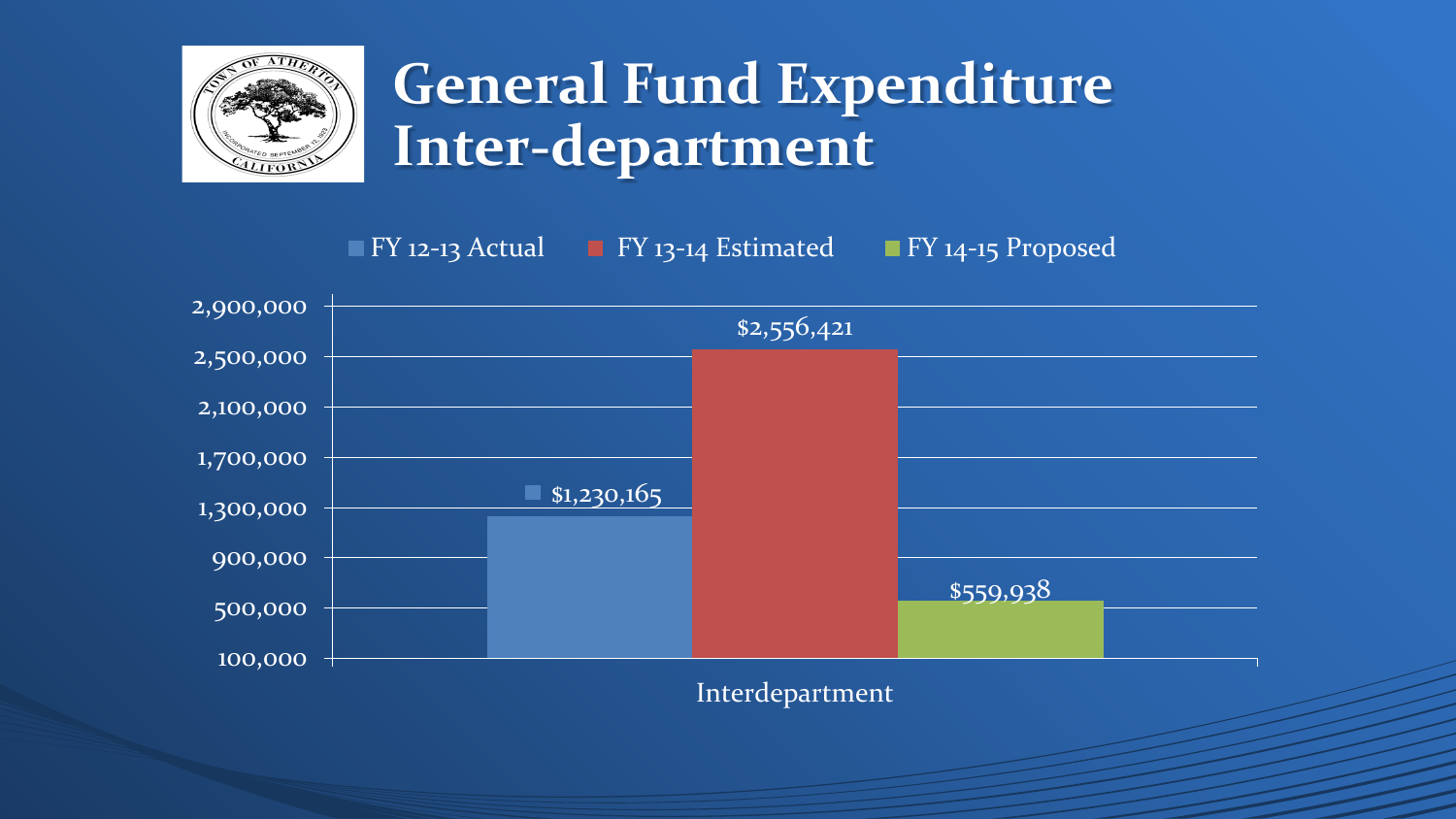

#### **General Fund Expenditure Police**

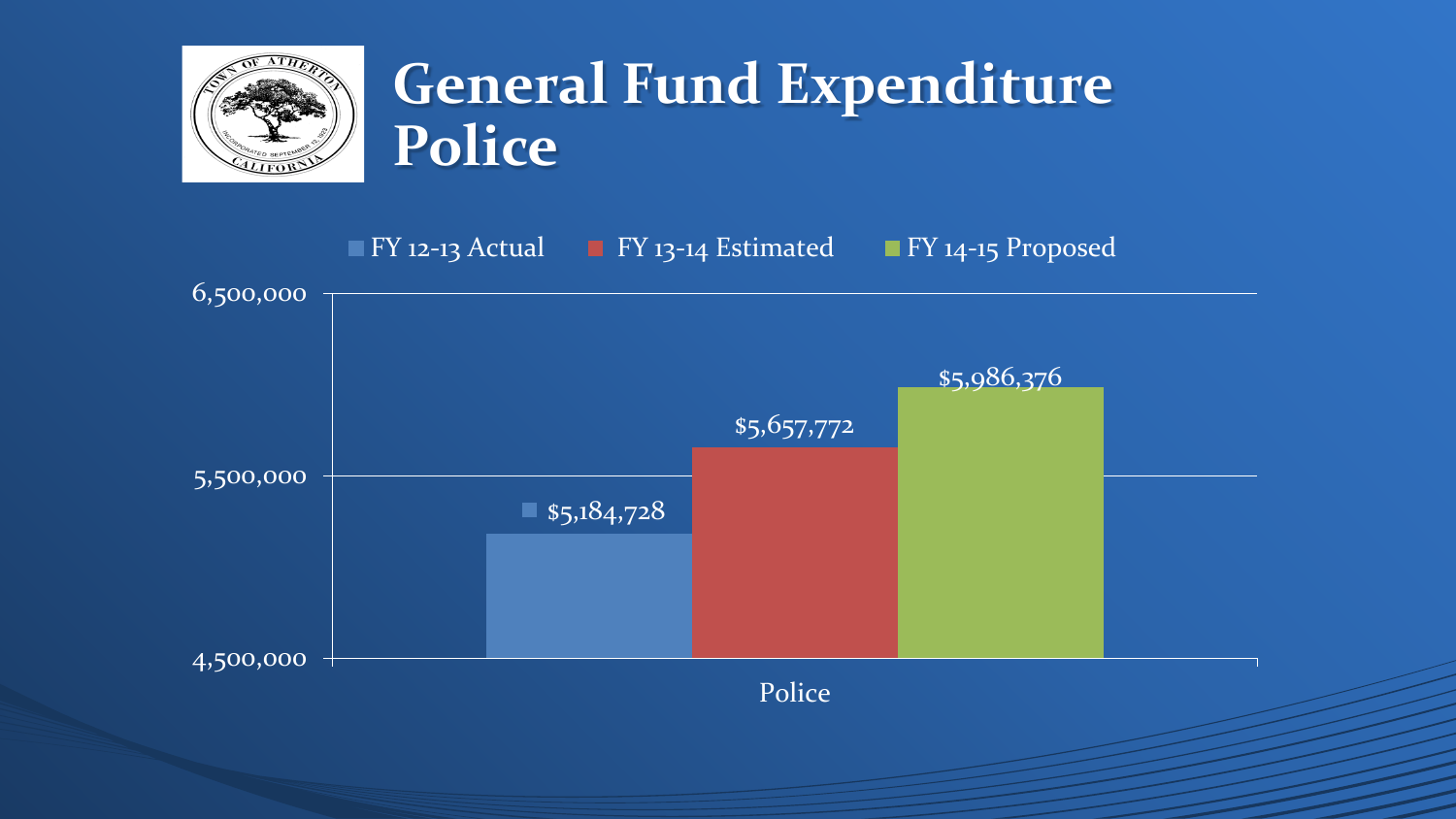

#### **General Fund Expenditure Public Works**

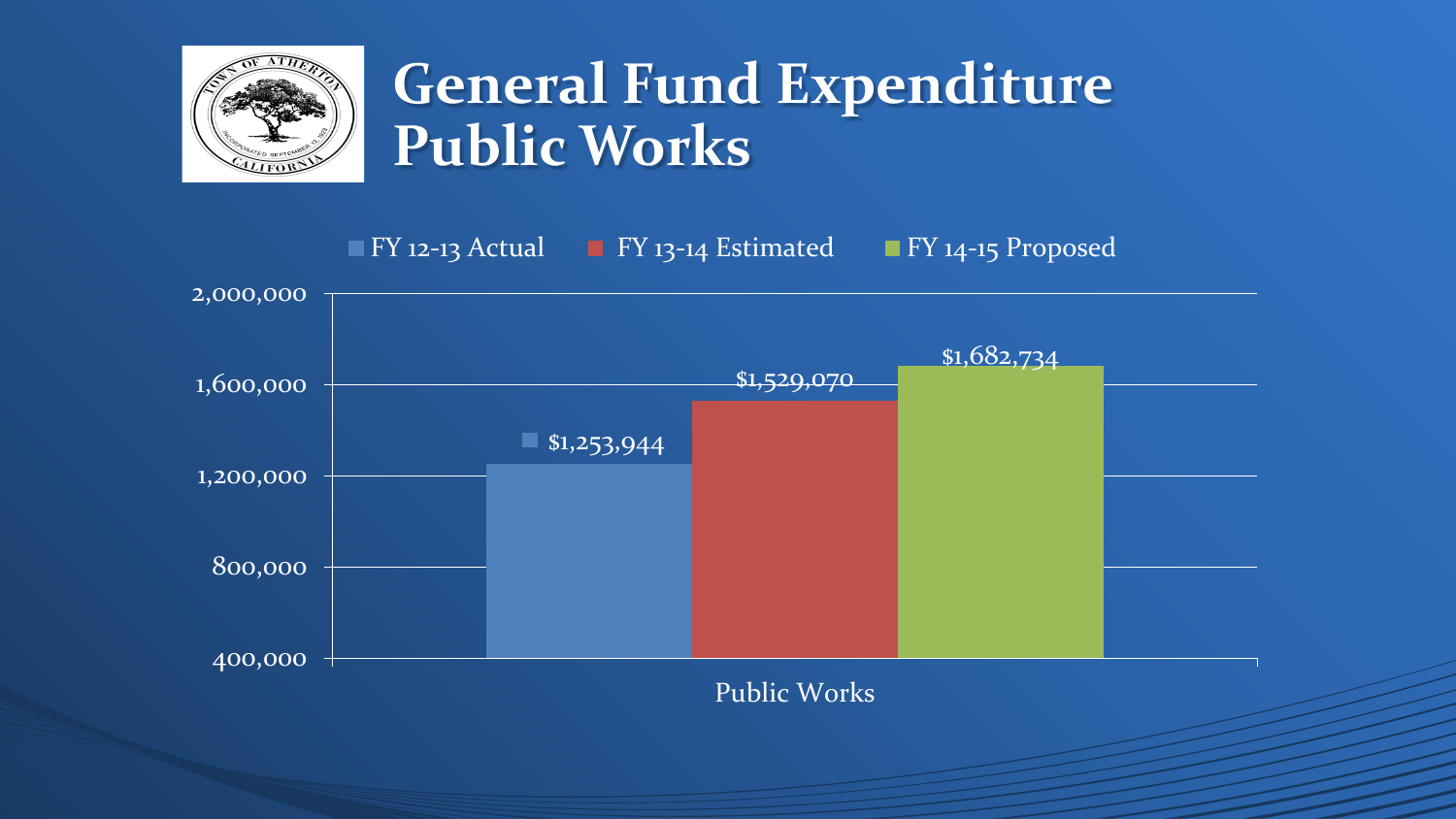

# **Discussion of 5 Year Forecast & Assumptions**

- **Property Taxes**
- Building revenue
- Other Revenues
- Salaries & Benefits/General **Operations**
- Potential decline of ERAF

| <b>Property Taxes</b>     | Factor range $2-3\%$ |
|---------------------------|----------------------|
| <b>Building Revenue</b>   | Factor range $3\%$   |
| <b>Other Revenues</b>     | Factor $2\%$         |
| <b>General Operations</b> | Factor 3.5% – $5\%$  |
| ERAF                      | Flat 700,000         |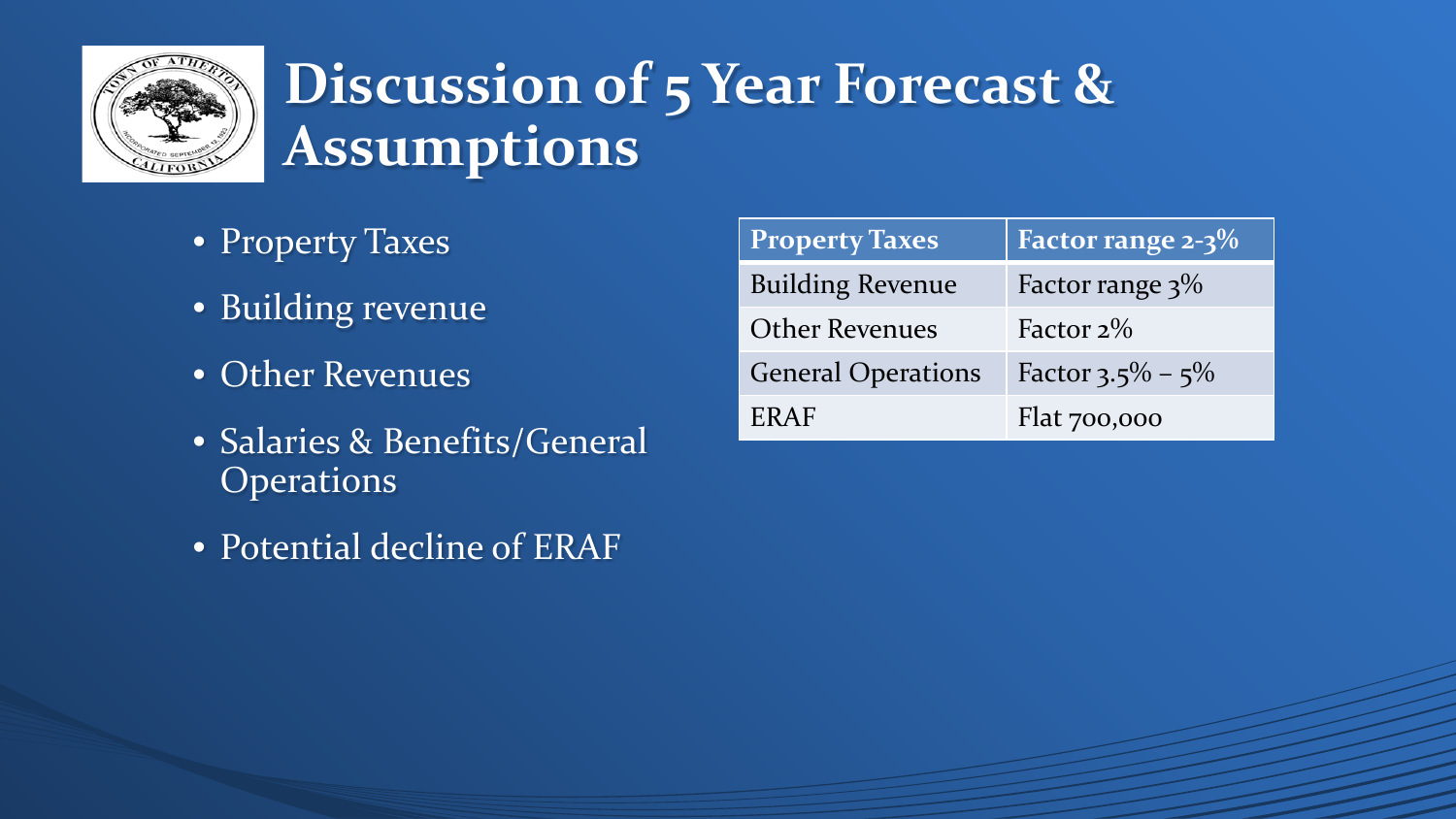

#### **Discussion of 5 Year Forecast & Unallocated balances**

- Reserve Policy
	- 15% Emergency Reserve
	- 20 Operational Reserve
	- Building Reserve
- Capital Projects
- Long Term Liabilities
- Potential Revenue Alternatives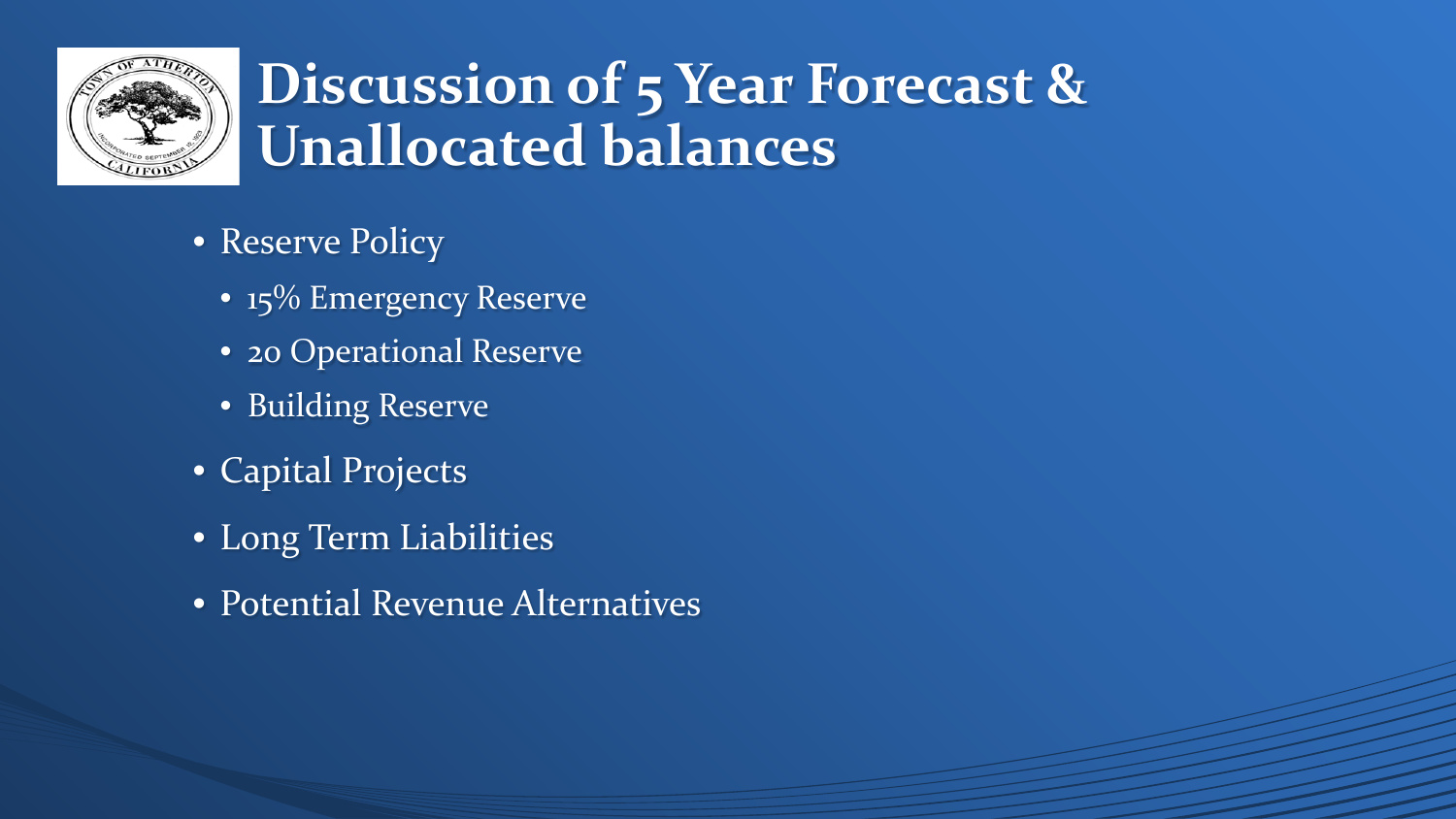

#### **Town of Atherton 5-year Projections**

**without Parcel Tax**